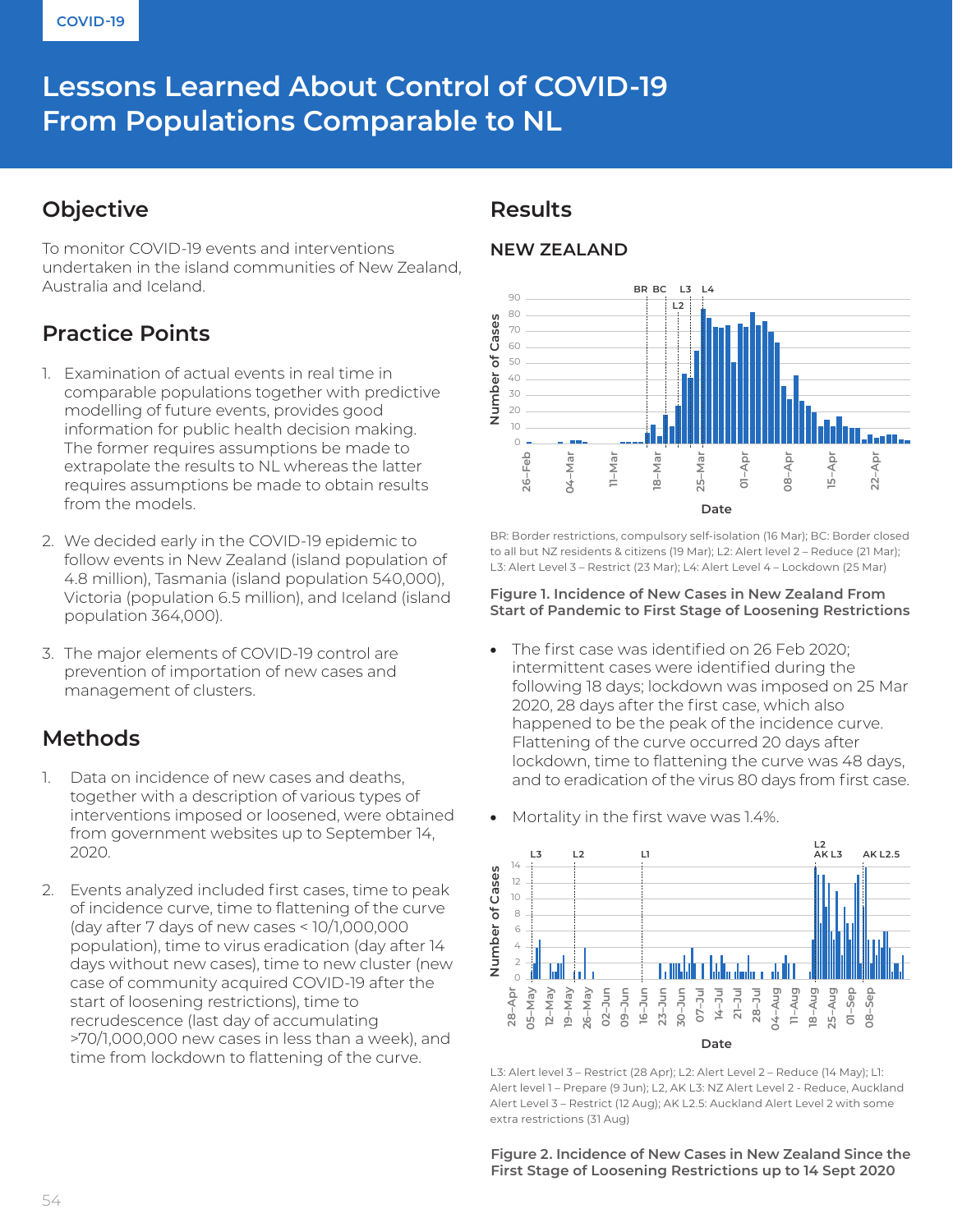

• From 28 Apr to 11 Aug, 2020, new cases were all travel related.

Border control: Obtained by three interventions travel ban, 14-day isolation in government facilities for returnees, and virus testing at day 3 and day 12 of isolation.

- ◇ There were 147 cases detected at the border, 65% identified at day 3 testing and 35% at day 12 testing.
- ◇ There were no community acquired cases for 102 days after starting to loosen restrictions.

Cluster control of new Community Outbreak: Lockdown to Level 3 was re-imposed in the region in which new cases were detected (Auckland), the origin of which is still unknown, and the remainder of NZ moved to Alert level 2.

- ◇ First cases were detected on 11 Aug, lockdown followed on 12 Aug, peak of incidence curve occurred 2 days after first case, the incidence of new cases/million/day was never above 10, and restrictions were loosened in Auckland after 18 days (Auckland moved to Alert level 2 on 31 Aug with restrictions on gatherings, funerals and tangihanga).
- ◇ There have been 2 deaths related to the community cluster.
- ◇ Next review of Alert Levels will be 21 Sept 2020. Government has agreed, in principle, to move NZ down to Alert Level 1 on 22 Sept (42 days after start of new community outbreak) and Auckland to Alert Level 2 with eased restrictions on 24 Sept (44 days after start of new community outbreak).

#### **TASMANIA**

- First case was on 2 Mar 2020, and lockdown was imposed on 19 Mar 2020.
- There have been 228 cases and 13 deaths since the beginning of pandemic.



**Figure 3. Incidence of New Cases and Stages of Loosening Restrictions in Tasmania up to 14 Sept 2020**

• Restrictions started to loosen 70 days after first case detected and 53 days after lockdown.

Border control: Obtained by 14-day isolation in government facilities on coming into Australia and a further 14 days on coming into Tasmania.

Cluster Control: There has been no community transmission or deaths since start of loosening restrictions.

### **VICTORIA**



S2: Stage 2 Stay Safe Directions (23 Mar); S3: Stage 3 Stay at Home

**Figure 4. Incidence of New Cases in Victoria From Start of Pandemic to First Stage of Loosening Restrictions**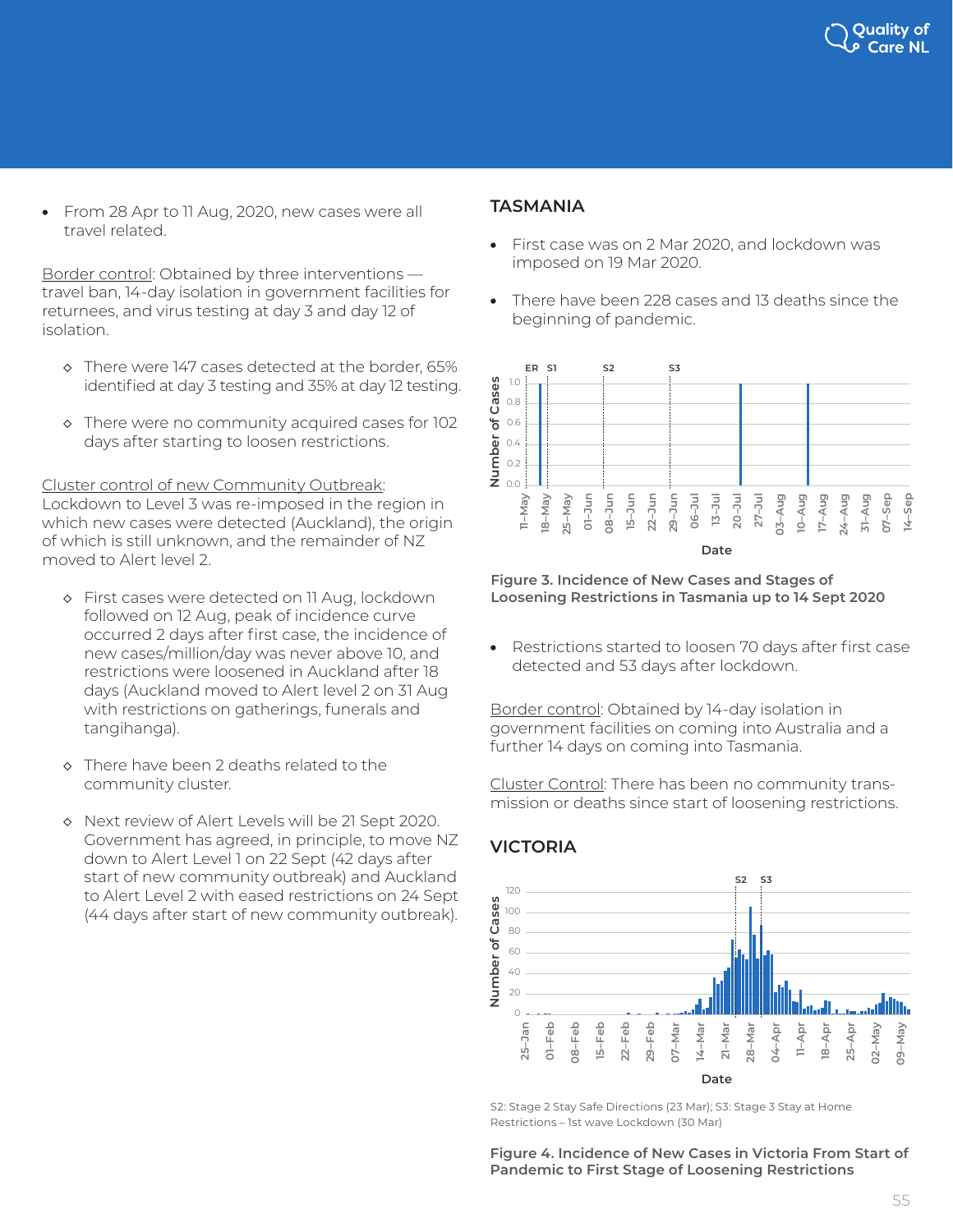• The first case was identified on 25 Jan 2020, peak of the incidence curve was 62 days after first case, intermittent cases were identified for the next 45 days, time to flattening the curve was 73 days. Lockdown was imposed on 30 Mar 2020, 3 days after the peak of incidence. Time from lockdown to flattening of the curve was 6 days; eradication of the virus was never achieved.



• Mortality in the first wave was 1.2%.

#### ES3: Easing of some Stage 3 Restrictions (11 May); S2: Stage 2 Stay Safe Directions (1 Jun); MS S3: 36 Melbourne Suburbs Stage 3 Stay at Home Restrictions (1 Jul); MM S3: Metropolitan Melbourne Stage 3 Stay at Home Restrictions (8 Jul); MM S4: Metropolitan Melbourne Stage 4 Stay at Home Restrictions (2 Aug); RV S3: Regional Victoria Stage 3 Stay at Home Restrictions (5 Aug); MM ST1, RV ST2: Metropolitan Melbourne First Step of New Reopening Roadmap,

#### **Figure 5. Incidence of New Cases in Victoria Since the First Stage of Loosening Restrictions up to 14 Sept 2020**

Border control: Obtained by 14-day isolation in government facilities. Failures in hotel quarantine by private security firms that were contracted to operate them, such as illegal socializing between staff and physical contact between guards and quarantined travelers, led to the current community outbreak.

Cluster control of new Community Outbreak: The unofficial "beginning" of the new community outbreak was 1 Jun 2020. Lockdown was imposed in stages and by region.

◇ Under Stage 3 restrictions, people could leave home for only one of four reasons: shopping for food or other essential items, care and caregiving, outdoor exercise and work/study if this could not be done from home. Stage 4 restrictions included a curfew from 8pm to 5am and more restrictive time, distance (within 5km) and gathering limits for shopping and exercise.

- ◇ Failure to adhere to lockdown caused further spread of the virus. As many as 9 out of 10 people who later tested positive were not isolating between the onset of symptoms and getting a test. In addition, 53% of positive cases did not isolate between being tested and receiving their results.
- ◇ Rise in incidence of new cases occurred on 1 Jun 2020, peak of incidence curve was 58 days after recrudescence, and curve is starting to flatten (less than 10 new cases/million/day for the last 6 days). Full lockdown occurred on 2 Aug and flattening of the curve occurred 44 days later.
- ◇ There have been 710 deaths since 1 Jun 2020 (with first death occurring on 23 Jun).
- ◇ Victoria released a 4-step Roadmap to Recovery which begins on 14 Sept. The steps are subject to "trigger points" and public health advice. Trigger points are based on daily average case numbers and source of transmission being known. Restrictions will only be eased when the time period passes AND the number of cases is low enough to move to the next step.
- ◇ Regional Victoria started on the Second Step and had reached the necessary trigger point to move to the Third Step on 17 Sept.

### **ICELAND**



LD: Lockdown measures started (March 13 – 24)

**Figure 6. Incidence of New Cases in Iceland From Start of Pandemic to First Stage of Loosening Restrictions**